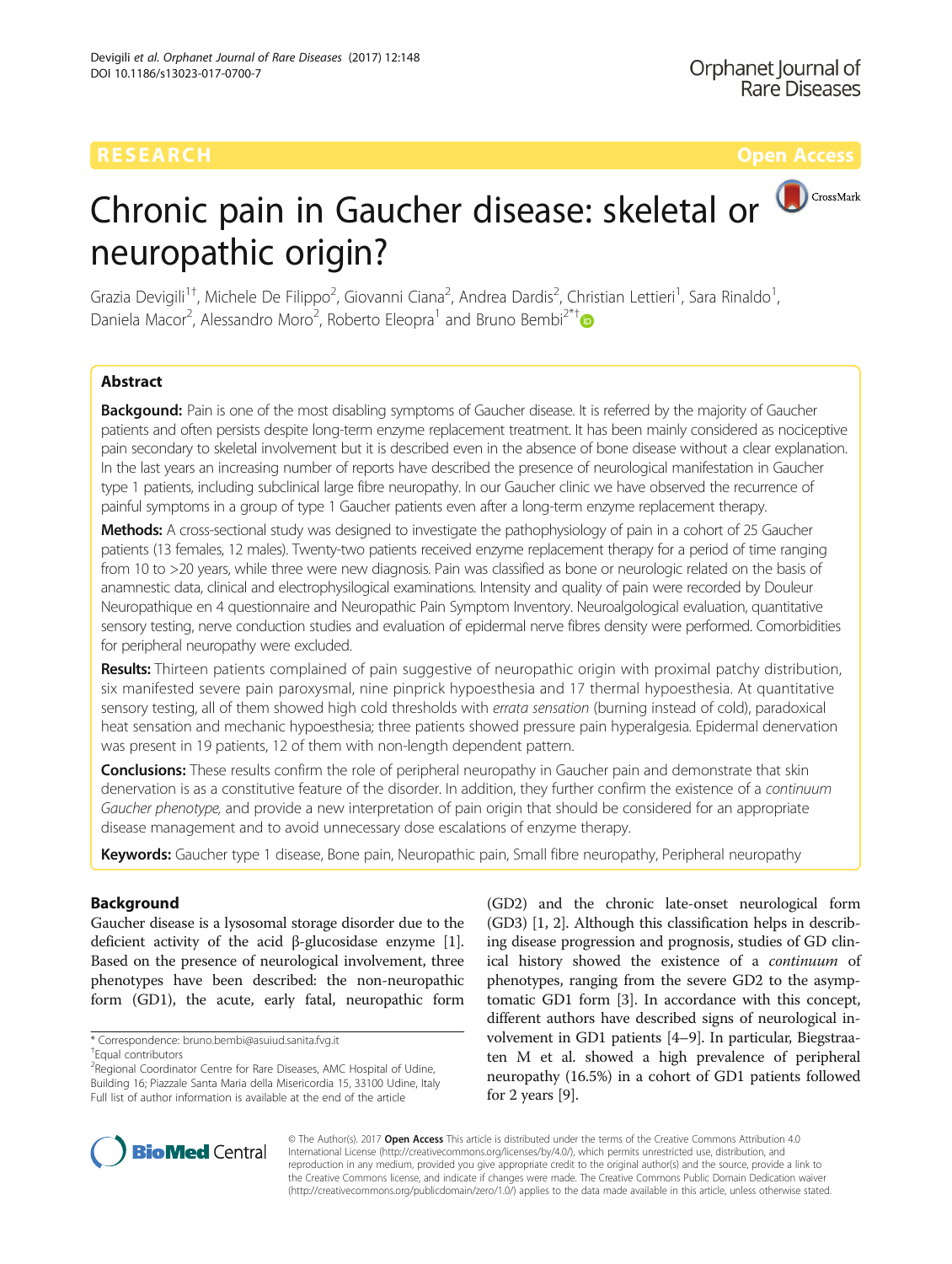A relevant manifestation of GD is pain, usually related to skeletal involvement [\[1](#page-8-0), [10](#page-8-0)]. In general, bone pain is described as a dull pain mainly localized to joints, legs and the back. The most severe expression of bone pain is bone crisis, reported in 30 to 65% of untreated patients and characterized by warmth and swelling of the affected site, often accompanied by systemic inflammatory signs [[10](#page-8-0)–[12](#page-8-0)]. Bone pain and particularly bone crisis are generally reported as well responsive to enzyme replacement therapy (ERT) [[12\]](#page-8-0).

However, we have recently observed pain recurrence or sensory dysesthesias with neuropathic features in a group of GD1 patients who had received long-term ERT (up to >20 years). Neuropathic pain is considered consequent to a primary lesion in somatosensory nervous system, in particular to the damage of small nerve fibers [[13, 14](#page-8-0)]. However, small nerve fibers function has not been properly investigated in GD1.

### **Methods**

#### Patients

This is a cross-sectional study that enrolled 25 GD1 patients (13 females, 12 males, aged 18 to 63 years) followed for 10 to >20 years by the Regional Coordinator Centre for Rare Diseases of the Academic Medical Centre Hospital (AMCH) of Udine. Twenty-nine GD1 patients who came to the annual follow-up visit from 1st April 2016 to 31st December 2016 were asked to participate in the study, regardless of the presence of painful symptoms. Twenty-five patients accepted to participate and signed the informed consent. The study was approved by the Ethical Committee of the Regione Friuli Venezia Giulia.

The diagnosis of Gaucher disease was based on the assessment of residual leukocytes β-glucosidase activity and the molecular analysis of the GBA gene. Twentytwo patients received alglucerase/imiglucerase therapy or substrate reduction therapy (SRT) with miglustat (1 patient) for a mean of 15.0 ( $\pm$ 6.4) years, while 3 patients were naïve for any treatment.

The follow-up protocol included: yearly clinical examination, laboratory tests (Hb, platelets, leucocytes, ferritin, AST, ALT, GGT, ALP, direct and conjugated bilirubin, serum protein, gammaglobulins, lipid pattern) and biannual imaging study (liver and spleen volume measurement by echography and nuclear magnetic resonance, NMR; NMR bone marrow analysis; L1-L4 bone mineral density, BMD, by DEXA). Therapy efficacy was evaluated by Zimran-severity score index (Zimran-SSI).

Other causes of somatic and/or autonomic neuropathy were excluded: diabetes mellitus; renal, liver or thyroid dysfunction; HIV, HCV; hematological diseases; connective tissue diseases; malignancies; vitamin B12 deficiency; hereditary neuropathy; exposure to neurotoxic drugs; alcohol abuse; causes of monoclonal gammopathy not GD related.

#### Bone pain

Anamnestic data on the presence of recurrent or chronic dull pain, (not movement related, localized to joint, legs or vertebral column) as well as on the presence of bone crisis were collected through patients' diary consultation and direct interrogation. In presence of a positive feedback, pain was classified as of bone origin.

#### Neuroalgologic evaluations

Neurological examination included extensive sensory evaluation according to the European Federation Neurological Society (EFNS) Guideline [[15, 16\]](#page-8-0). Intensity of ongoing or shooting spontaneous pain, allodynia (static mechanical [pressure], dynamic mechanical [brush], heat or cold [thermal]), and hyperalgesia were graded with the 11-point numerical rate scale (NRS). The Douleur Neuropathique en 4 questionnaire (DN4) was preliminary assessed [[17\]](#page-8-0), if the DN4 score was at least 1/10 the Italian version of Neuropathic Pain Symptom Inventory (NPSI) was performed [\[18\]](#page-8-0). Presence and distribution (e.g. length or non-length dependent) of sensory loss and pain were recorded.

#### Nerve conduction studies tests

Sensory and motor nerve conduction studies (NCS) were performed using surface recording electrodes and standard placement. Compound muscle action potential (CMAP), motor nerve conduction velocity (MCV), distal motor latency (DL) and F wave latencies were recorded for median, ulnar, peroneal, and tibial nerves. Sensory nerve conduction velocity (SNCV) and sensory nerve action potential (SNAP) were assessed for median, ulnar, lateral femoral-cutaneous and sural nerves.

#### Quantitative sensory testing

QST was performed using calibrated device and standard procedure [[19, 20\]](#page-8-0). Warm (WDT) and cold (CDT) thresholds as well as pain thresholds for cold (CPT) and hot (HPT) stimuli were assessed by the MedocTM device (MedocTM Thermal Sensory Analyser, TSA-2001, Israel), using a  $30 \times 30$  mm probe with the method of limits. Abnormal sensations including paradoxical heat sensation (PHT) during alternating cold and warm stimulation, errata sensation, thermal allodynia or hyperalgesia, and aftersensation were recorded.

The mechanical detection threshold (MDT) was measured with a standardized set of modified von Frey hairs, from 0.26mN to 490mN using the method of limits making 5 threshold determination in the same sites of thermal thresholds determination. The VDT was performed with a graded Rydel-Seiffer tuning fork (64 Hz,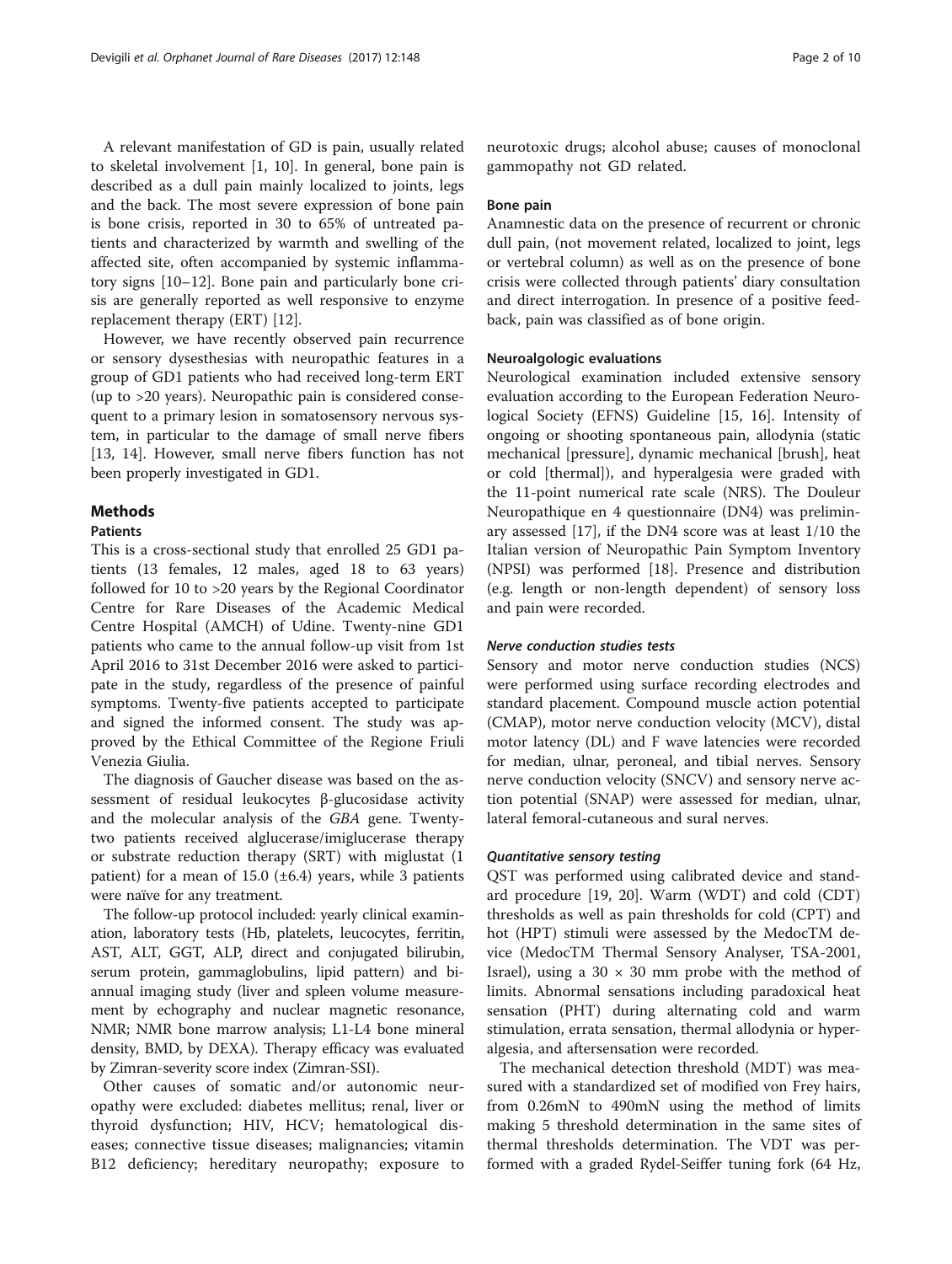8/8 scale) placed over the head of homerous, scapula, ulnar styloid process and internal malleolus. The pressure pain threshold (PPT) was performed with a pressure gauge device (FDN200, Wagner Instruments, USA), able to exert forces up to 20 kg/cm2 with increasing ramp of 50 kPa/s. The PPT was determined with three series of ascending stimulus intensities, each applied as a slowly increasing ramp of 50 kPa/s. We created profiles of sensory changes using the Z-transformation of QST in order to obtain a Z-score [\[19, 20\]](#page-8-0).

#### Skin innervation

Patients underwent a 3-mm punch skin biopsy at the distal site of the leg and proximal thigh following a standardized protocol [\[21\]](#page-8-0). Specimens were fixed (2% paraformaldehyde–lysine–sodium periodate, 4 °C overnight), cryoprotected, serially cut with a cryostat and immunostained using polyclonal anti-protein gene product 9.5 (Ultraclone Ltd). Intra-epidermal nerve fiber (IENF) density was calculated by two observers blinded to the diagnosis on three non-consecutive central sections by bright-field microscopy and compared to sex and ageadjusted normative values [\[22\]](#page-8-0).

#### Statistical analysis

Shapiro-Wilks statistic was used to test the normal distribution of variables. Clinical data, neurophysiologic measures and skin biopsy findings were compared by using the  $\chi$ 2 or Fischer exact tests, and the Mann-Whitney U-Test for comparisons of means. Data were reported as means and standard deviation (SD) when normally distributed, and median with 25 to 75% quartiles (interquartile range, IQR) when not normally distributed. P values <0.05 were considered statistically significant. IENF density was considered abnormal when it was below the 5th percentile of the normative database [[22](#page-8-0)]. Findings for distal leg were compared with international normative data for distal leg age stratified [[22\]](#page-8-0), whereas those from the proximal thigh were compared with archive normative data [[23\]](#page-8-0) and with 86 age and sex-matched healthy subjects from our Laboratory.

#### Results

Patients' demographic characteristics and a summary of therapeutic outcomes are reported in Table [1.](#page-3-0) At therapy beginning (T0), patients' mean age was 27.2 (±14.6) years with seven patients starting therapy during pediatric age (≤16 years). Twenty-one out of 25 patients received exclusively ERT, one received a ERT/SRT combination (patient 20) and three were naïve patients (patients: 2, 16, 24). The mean ERT period was 15.0 years  $(\pm 6.4)$  with a mean initial dosage of  $35.3$  ( $\pm 14.2$ ) IU/kg/b.w., increased to  $66.5$  $(\pm 22.5)$  IU/kg/b.w. at last visit (Tx).

At T0, β-glucosidase activity was significantly reduced in all patients (data not shown), while the molecular analysis of the GBA gene showed the presence of the common N370S mutation in 21 patients (four homozygous and 17 compound heterozygous) while different mutations were identified in four patients, Table [2](#page-4-0). In course of ERT we observed a significant reduction of liver and spleen volume ( $p < 0.01$ ) and a progressive normalization of laboratory parameters: mean Hb value increased from 11.9 to 14.3 g/dl  $(p = < 0.01)$  while platelets count increased from  $155.7 \times 10^3/\text{mm}^3$  to  $214.3 \times 10^3/\text{mm}^3$ ( $p = < 0.05$ ). Elevated serum levels of IgG were present in ten patients (patients: 5, 6, 7, 8, 10, 15, 16, 17, 21, 25) at T0 and persisted in two of them (patients 7 and 8) at Tx, with a mean value decreasing from 1632.5 to 1164.5 g/dl  $(p = < 0.01)$ .

Bone mineral density showed a mean Z-score of −1.0 at T0 that increased to −0.26 at last visit. Only three patients (patients: 7, 8, 20) had a Z-score in the range of osteoporosis (−2.0, −2.3 and −3.4 respectively) that after ERT normalized in patients 7 and remained pathological in the other 2 (8 and 20): −2.0 and -2.8 respectively.

Zimran-SSI was calculated in 21 patients both a T0 and Tx, showing a reduction to the milder severity group (score 0–10) in all of them.

Due to the severe osteoporosis, patient 20 received exclusive SRT with miglustat for 3 years, then he switched to combined SRT/ERT for 1 year and finally switched to ERT exclusively. He never complained of bone crisis or symptoms secondary to miglustat treatment (diahrrea, abdominal pain, tremors).

Data of patients' therapy duration, genotyping and pain history are reported in Table [2](#page-4-0). At T0 a history of bone pain was reported in 13 of the 22 treated patients, 59.1%, (patients: 5, 6, 7, 8, 9, 10, 11, 13, 15, 17, 20, 22, 23), including two siblings (patients 7 and 8) who suffered also from pathological fractures before ERT start. Seven patients, 31.8%, presented recurrent bone crisis episodes (patients: 5, 7, 8, 10, 15, 22, 23). In course of ERT both bone crises and severe joint pain disappeared in all patients, while attenuated painful symptoms involving joints, legs and the back remained still present in 4 patients, 18.1% (patients: 7, 8, 13, 22).

However, at Tx a group of 13 patients (patients: 1, 5, 7, 8, 12, 13, 15, 16, 17, 18, 20, 21, 24) referred the presence of painful symptoms, described as a persistent cold pain with proximal distribution, in six with paroxysmal cold sensation. Among them: eight had referred bone pain at T0 (patients: 5, 7, 8, 13, 15, 17, 20, 21), three developed pain over time (patients: 1, 12, 18) and two were new diagnosed patients, naïve to any treatment (patients 16 and 24). At NRS, pain intensity resulted >4/10 in all. Only one patient (17) experienced a severe chronic pain (mean NRS of 8) with pins paroxysmal (NRS of 10),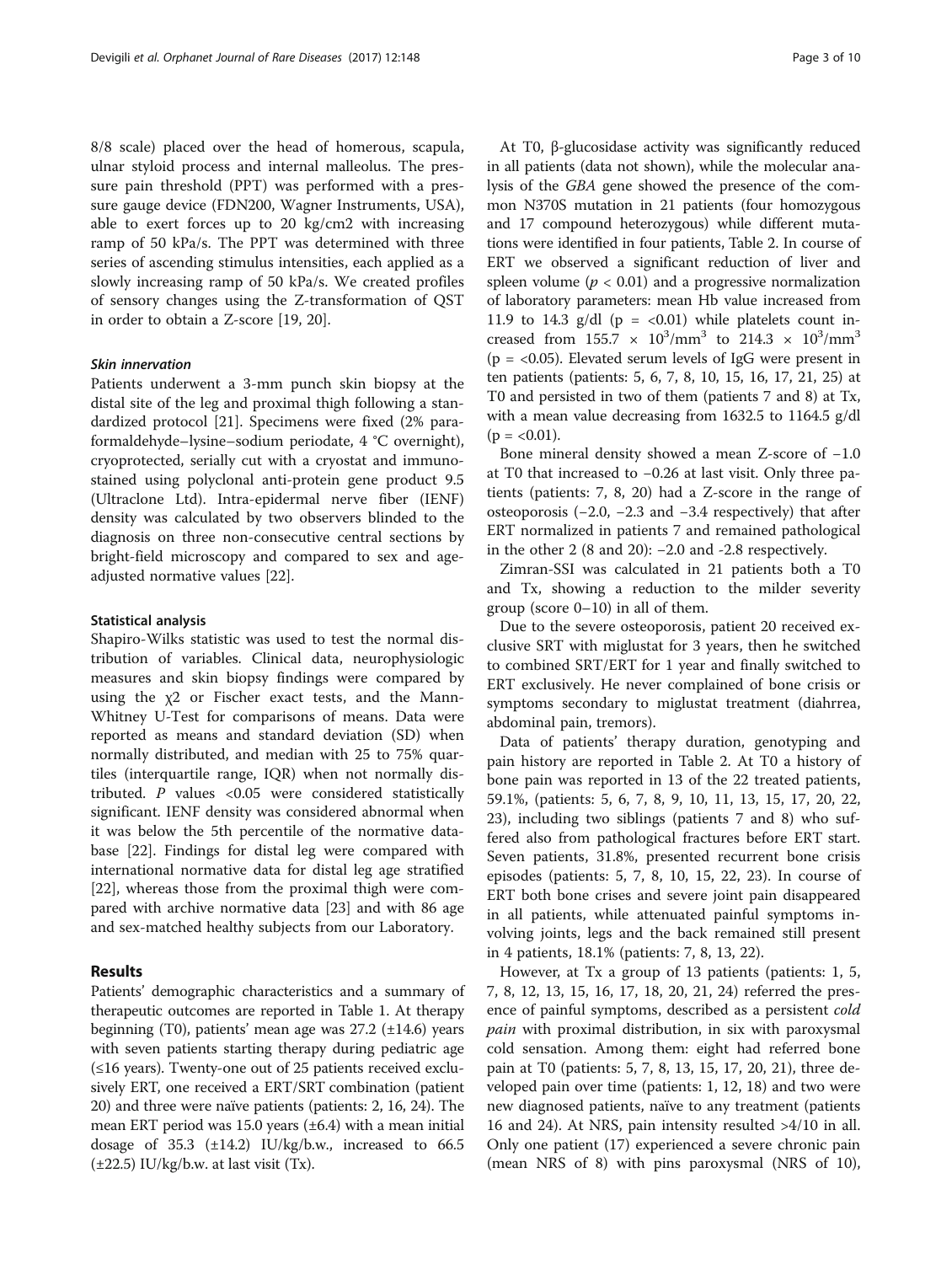<span id="page-3-0"></span>

|                    |                 | $N = 25$           |                 |                           |  |  |  |  |
|--------------------|-----------------|--------------------|-----------------|---------------------------|--|--|--|--|
|                    | 12(48)          |                    |                 |                           |  |  |  |  |
|                    | 13 (52)         |                    |                 |                           |  |  |  |  |
|                    |                 |                    |                 |                           |  |  |  |  |
|                    | $27.2 \pm 14.6$ |                    |                 |                           |  |  |  |  |
|                    | $3 - 60$        |                    |                 |                           |  |  |  |  |
|                    |                 |                    |                 |                           |  |  |  |  |
|                    | $15.0 \pm 6.4$  |                    |                 |                           |  |  |  |  |
|                    | $0 - 22$        |                    |                 |                           |  |  |  |  |
|                    | 7(31.8)         |                    |                 |                           |  |  |  |  |
|                    |                 |                    |                 |                           |  |  |  |  |
| Baseline - T0      |                 |                    |                 |                           |  |  |  |  |
| Mean $\pm$ SD      | (Range)         | Mean $\pm$ SD      | (Range)         | P                         |  |  |  |  |
| $35.3 \pm 14.2$    | $(15 - 60)$     | $66.5 \pm 22.5$    | $(35 - 115)$    |                           |  |  |  |  |
| $11.9 \pm 1.5$     | $(9.4 - 14.8)$  | $14.3 \pm 1.6$     | $(11.8 - 17.4)$ | < 0.01                    |  |  |  |  |
| $155.7 \pm 101.3$  | $(42 - 379)$    | $214.3 \pm 94.4$   | $(107 - 526)$   | < 0.05                    |  |  |  |  |
| $1632.5 \pm 877.1$ | $(587 - 4632)$  | $1164.5 \pm 339.6$ | $(570 - 1832)$  | < 0.01                    |  |  |  |  |
| $1.99 \pm 0.82$    | $(0.8 - 3.6)$   | $0.93 \pm 0.20$    | $(0.53 - 1.33)$ | < 0.01                    |  |  |  |  |
| $11.48 \pm 6.22$   | $(1.3 - 20.3)$  | $2.97 \pm 1.59$    | $(0.92 - 5.62)$ | < 0.01                    |  |  |  |  |
| $-1 \pm 1.40$      | $(-3.36;0.8)$   | $-0.26 \pm 1.28$   | $(-2.9;1.7)$    |                           |  |  |  |  |
| 13                 |                 | 13                 |                 |                           |  |  |  |  |
| 7                  |                 |                    |                 |                           |  |  |  |  |
|                    |                 |                    |                 |                           |  |  |  |  |
| 16                 |                 | 21                 |                 | < 0.05                    |  |  |  |  |
| 5                  |                 |                    |                 |                           |  |  |  |  |
| 1                  |                 |                    |                 |                           |  |  |  |  |
|                    |                 |                    |                 | Follow-up evaluation - Tx |  |  |  |  |

\*MN: multiple of normal value

\*\*Zimran Z-score was available for 22 patients

Table [3.](#page-5-0) All patients described this cold painful sensation as completely different from the pain at T0. Aching sensation in the limbs and joints was also reported by patients 7, 8, 22.

Clinical evaluation showed pinprick hypoesthesia at lower limb, usually in patchy fashion, in nine patients (patients: 8, 9, 12, 15, 16, 17, 18, 20, 21), in two of them (patients 8 and 18) with a stocking pattern involving also the hands, Fig. [1.](#page-6-0) In four patients (patients: 8, 9, 13, 17) distal tactile hypoesthesia was found while ankle reflexes were reduced in three patients (patients: 12, 13, 20). Neither static or dynamic mechanical allodynia nor hypopallesthesia were observed.

In all 13 patients with chronic pain at Tx, the DN4 score was ≥4/10, Table [2.](#page-4-0) The data of NPSI questionnaire (Table [3](#page-5-0)) showed spontaneous cooling-pain (Q1) in a group of 11 patients (NRS  $> 4$ ; mean NRS 6.1  $\pm$  1.6) and evoked pain (Q10) in another group of 11 patients (NRS  $> 4$ ; mean NRS 7.2  $\pm$  1.1). Cold evoked burning pain

(Q10) was present in 9 (mean NRS  $4.2 \pm 1.8$ ), pain evoked by pressure (Q9) in 2 (patients 15 and 21; mean NRS 4.5; data not shown in Table [3\)](#page-5-0) whereas two groups of patients, composed by six patients each (Q11 and Q12), showed pins evoked sensation (mean NRS  $5.5 \pm 1.6$ ) and tingling paraesthesia (mean NRS  $5.6 \pm 1.2$ ), Table [3](#page-5-0).

Seventeen patients performed the multimodal QST, Fig. [1](#page-6-0). The sensory profile showed a stereotypical pattern with high cold thresholds (CDT) with *errata sensation* (burning or pins instead of cold), presence of paradoxycal heat sensation (PHS) and mechanical hypoestesia (MDT), Table [3](#page-5-0). Finally, six patients presented pressure pain hyperalgesia (PPT), Table [3](#page-5-0). Sensory and motor nerve conduction studies were normal in 22 patients. One patient (13) had carpal tunnel syndrome and 2 patients (patients 5 and 13) showed L5-S1 radiculopathy not related to GD.

Skin biopsy performed in 21 patients, showed abnormal IENF density in 19 of them (patients: 1, 3, 4, 5, 8, 9,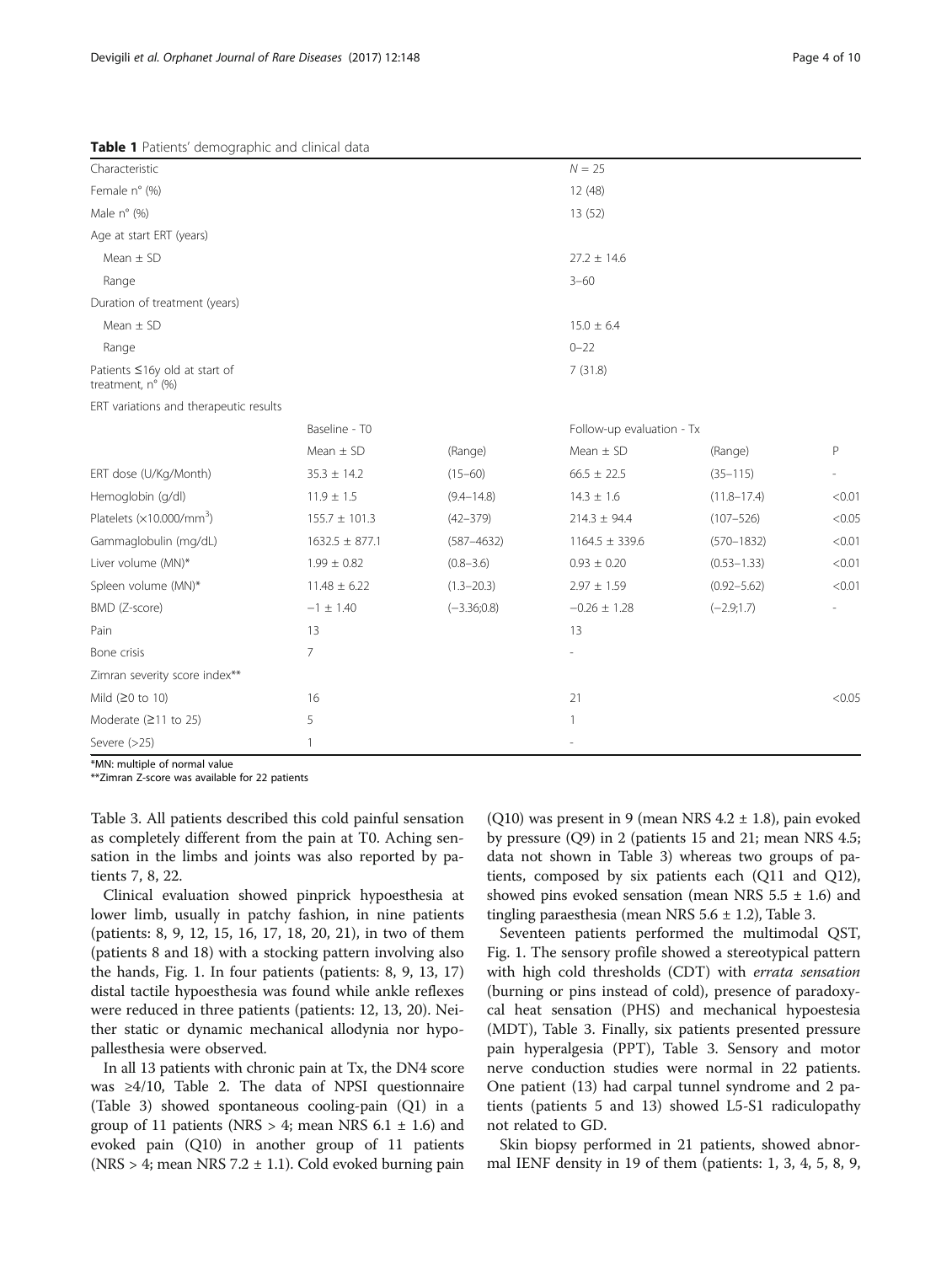| No.          | M/F | Tx    | Patient Sex Age ERT duration Genotype<br>(yrs) |              |                                              | Bone Pain      |                          | Neuropathy pain NRS<br>localisation | $0 - 10$            | Pain quality             | DN4 score<br>$(0 - 10)$ |
|--------------|-----|-------|------------------------------------------------|--------------|----------------------------------------------|----------------|--------------------------|-------------------------------------|---------------------|--------------------------|-------------------------|
|              |     | (yrs) |                                                | Allele<br>1  | Allele 2                                     | T <sub>0</sub> | Tx                       | Tx                                  | Tx                  | Tx                       | Tx                      |
| $\mathbf{1}$ | F   | 35    | 20                                             | <b>N370S</b> | L444P                                        | $\mathbb N$    | N                        | Lower limb                          | 5                   | Cold                     | $\overline{4}$          |
| 2            | M   | 18    | 0                                              |              | N370S Rec Ncil                               | $\mathsf{N}$   | $\overline{\phantom{0}}$ |                                     | $\mathbf 0$         |                          | $\mathbf 0$             |
| 3            | F   | 40    | 17                                             | <b>N370S</b> | D399N                                        | $\mathsf{N}$   | N                        |                                     | $\mathbf 0$         |                          | $\circ$                 |
| 4            | M   | 18    | 15                                             | N370S        | D409H                                        | $\hbox{N}$     | Ν                        |                                     | $\mathsf{O}\xspace$ |                          | $\circ$                 |
| 5            | M   | 54    | 19                                             | <b>R48W</b>  | L444P                                        | J, BC          | N                        | Feet                                | 5                   | Cooling                  | 4                       |
| 6            | F   | 53    | 19                                             | <b>R48W</b>  | L444P                                        | J              | Ν                        |                                     | 0                   |                          | 0                       |
| 7            | F   | 35    | 21                                             | <b>R170P</b> | c.1225-10delC;<br>c.1225-14 $T > A$          | J, BC,<br>PF   | Н,<br>UL                 | Toes, feet                          | 3.5                 | Pinprick                 | 4                       |
| 8            | M   | 37    | 21                                             | R170P        | c.1225-10delC;<br>c.1225-14 $T > A$          | J, BC,<br>PF   | J                        | Lower limbs                         | 3.5                 | Tingling                 | $\overline{4}$          |
| 9            | F   | 32    | 22                                             | N370S        | L444P                                        | J              | N                        |                                     | $\mathbf{0}$        |                          | 0                       |
| 10           | M   | 51    | 17                                             | N370S        | Rec Ncil                                     | J, B, BC       | N                        |                                     | 0                   |                          | 0                       |
| 11           | F   | 42    | 17                                             | <b>N370S</b> | g.4179_5042conJ03060.1:<br>g.2367_2911       | J, B, UL       | N                        |                                     | $\mathsf{O}\xspace$ |                          | 0                       |
| 12           | M   | 42    | 17                                             |              | N370S g.4179_5042conJ03060.1:<br>g.2367_2911 | $\mathsf{N}$   | $\mathsf{N}$             | Lower limbs                         | 6                   | Tingling                 | $\overline{4}$          |
| 13           | M   | 63    | 11                                             |              | N370S G202R                                  | B, UL,<br>LL   | Β                        | Lower limbs<br>and back             | 6                   | Cooling                  | 4                       |
| 14           | M   | 27    | 14                                             |              | N370S H255Q + D409H                          | N              | N                        |                                     | 0                   | $\overline{\phantom{a}}$ |                         |
| 15           | F   | 50    | 14                                             |              | N370S V214X                                  | J, BC          | N                        | Distal leg                          | 7                   | Cooling                  | $\overline{4}$          |
| 16           | F   | 38    | 0                                              |              | N370S H255Q + D409H                          | N              | $\overline{\phantom{0}}$ | Distal leg                          | 5                   | Cooling                  | 5                       |
| 17           | F   | 53    | 17                                             |              | N370S N370S                                  | J, UL,<br>LL   | N                        | Lower limbs<br>and back             | 8                   | Burning                  | 5                       |
| 18           | F   | 44    | 13                                             |              | N370S V214X                                  | N              | Ν                        | Distal leg                          | 8                   | Burning                  | 6                       |
| 19           | M   | 20    | 13                                             |              | N370S N370S                                  | N              | N                        |                                     | 0                   |                          | $\overline{2}$          |
| $20*$        | M   | 51    | 11                                             |              | N370S W381C                                  | J              | Ν                        | Distal leg                          | 5                   | Cold pain                | $\overline{4}$          |
| 21           | F   | 48    | 18                                             |              | N370S Rec Ncil                               | $\mathbb N$    | $\mathsf{N}$             | Distal leg                          | 5                   | Cold/Burning             | 5                       |
| 22           | M   | 46    | 19                                             | N370S        | g. - 3091 + 834del3925                       | J, BC          | J, B                     | ÷,                                  | 0                   |                          | 0                       |
| 23           | F   | 48    | 20                                             | N370S L444P  |                                              | J, B, BC       | N                        |                                     | 0                   |                          | $\mathbf 0$             |
| 24           | F   | 54    | $\mathbb O$                                    | N370S L444P  |                                              | N              |                          | Lower limbs                         | 5                   | Tingling/<br>Burning     | 4                       |
| 25           | M   | 35    | 20                                             |              | N370S N370S                                  | N              | N                        |                                     | 0                   |                          | 0                       |

<span id="page-4-0"></span>Table 2 Patients' molecular data and pain history

\* Patient receiving SRT and ERT

Genotype: Missense and nonsense mutations are reported using the traditional protein mutation nomenclature for GBA which considers position 1 the first aminoacid of the processed protein which lacks 39 aminoacids of the leader sequence (reference sequence AAC63056.1). These mutations are presented without "p." in the mutation name. Intronic mutations are described as recommended, considering nucleotide +1 the A of the first ATG translation initiation codon. Nucleotide numbers are derived from the GBA1 cDNA (GenBank reference sequence NM\_000157.1). In the case of the deleted allele, the genomic nucleotide position is used, according to the GBA (GenBank accession no. J03059.1) and pseudo-GBA (GenBank accesion no. J03060.1) sequences Pain findings: B: back; BC: bone crisis; H: hands; J: joints; LL: lower limbs; N: no; PF: pathological fractures; UL: upper limbs

10, 11, 12, 15, 16, 17, 19, 20, 21, 22, 23, 24, 25), Table [3](#page-5-0). Seven patients presented a length-dependent loss of fibers (patients: 3, 5, 9, 16, 19, 22, 24), whereas 12 patients (patients: 1, 4, 8, 10, 11, 12, 15, 17, 20, 21, 23, 25) showed a not length-dependent pattern of epidermal denervation, Fig. [2](#page-7-0). Skin denervation was found in nine patients only at proximal site, Table [3.](#page-5-0) We found a significant inverse correlation between IENF density and CDT at both the distal and proximal site (Pearson

coefficient = 0.7 at distal leg and 0.77 at proximal site). No correlation between pain intensity and IENF density or GBA genotype was observed.

### **Discussion**

Despite affecting a considerable number of patients and representing one of the most disabling symptoms, pain per se has been poorly studied in GD. It has been generally associated with skeletal involvement, particularly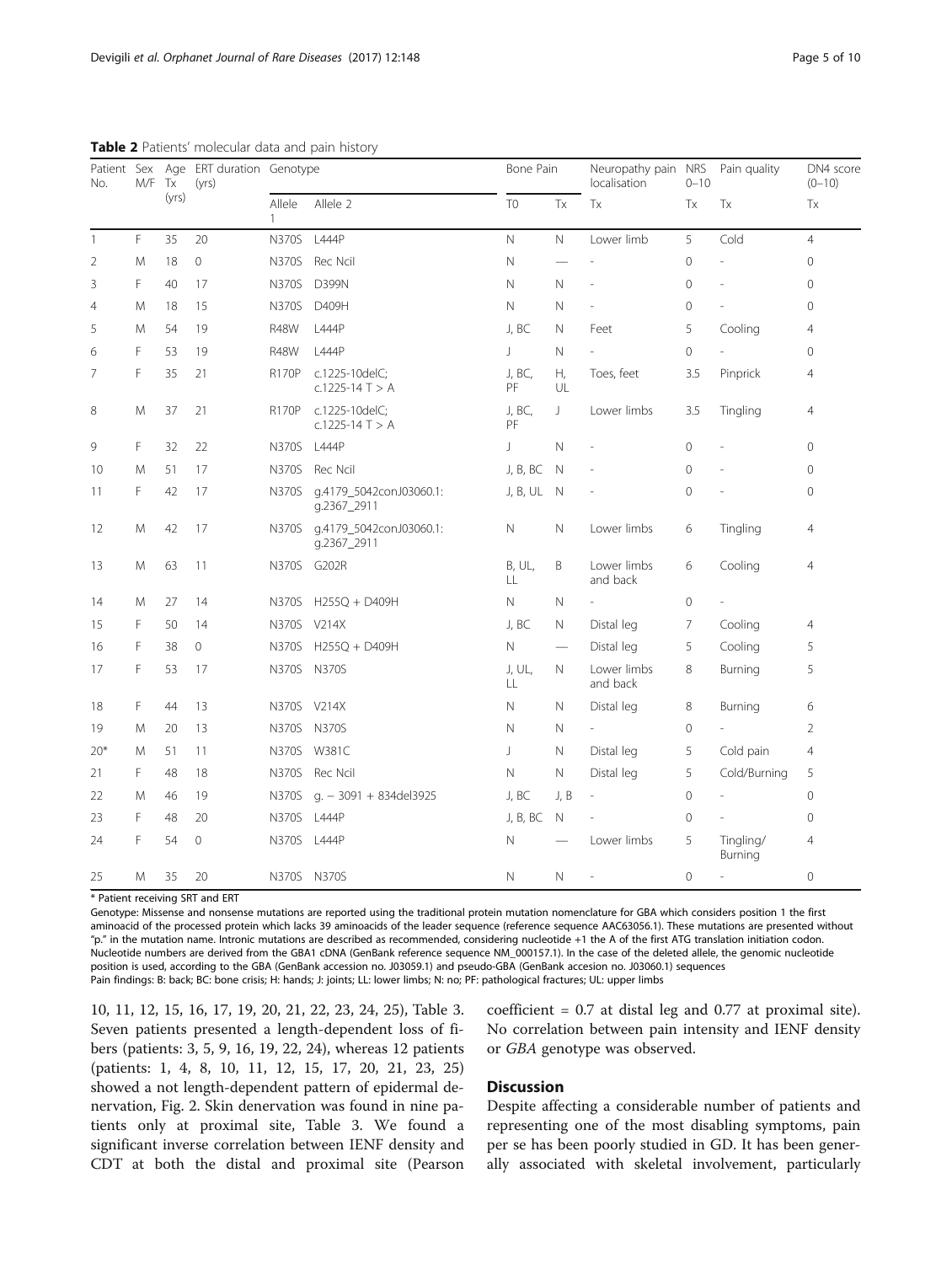| Patient<br>No. | Sex<br>M/F | ERT duration<br>(yrs) | $NPSI^*$<br><b>NRS</b><br>$(0-10)$ |                          |                          |                          | QST at dorsal foot<br>Z score |                          |                          |                          |                          | IENF/mm<br>(lower limit of normality) |                   |
|----------------|------------|-----------------------|------------------------------------|--------------------------|--------------------------|--------------------------|-------------------------------|--------------------------|--------------------------|--------------------------|--------------------------|---------------------------------------|-------------------|
|                |            |                       | Q1                                 | Q10                      | Q11                      | Q12                      | <b>WDT</b>                    | CDT                      | PHS                      | <b>MDT</b>               | PPT                      | $\mathsf{DL}$                         | Pth               |
| $\mathbf{1}$   | F          | 20                    | 5                                  | 5                        | $\circ$                  | $\circ$                  | $+2.6$                        | $-3.9$                   | $+3.8$                   | $-2.5$                   | $-0.1$                   | 6.2(7.1)                              | 3.2(14.3)         |
| $2*$           | M          | $\overline{0}$        | $\qquad \qquad -$                  |                          | $\overline{\phantom{0}}$ | $\overline{\phantom{0}}$ | $+2.1$                        | $-3.3$                   | $+2.9$                   | $-3.1$                   | $-0.3$                   | $\qquad \qquad -$                     | $\qquad \qquad -$ |
| 3              | F          | 17                    | $\overline{\phantom{0}}$           |                          |                          | $\overline{\phantom{0}}$ | $+2.3$                        | $-3.5$                   | $+2.8$                   | $-2.8$                   | $-0.1$                   | 3.8(5.7)                              | 6.6(14.0)         |
| 4              | M          | 15                    | $\overline{\phantom{0}}$           | $\qquad \qquad -$        |                          | $\overline{\phantom{0}}$ | $+2.4$                        | $-3.1$                   | $+3.1$                   | $-3.4$                   | $-0.3$                   | 6.8(10.9)                             | 3.1(16.4)         |
| 5              | M          | 19                    | $\overline{7}$                     | 6                        | $\mathbf 0$              | 5                        | $+1.9$                        | $-3.3$                   | $+3.3$                   | $-2.5$                   | $-0.2$                   | 0.8(3.5)                              | 6.2(13.5)         |
| 6              | F          | 19                    | $\overline{\phantom{m}}$           | $\overline{\phantom{0}}$ | $\overline{\phantom{0}}$ | $\overline{\phantom{m}}$ | $+1.6$                        | $-3.3$                   | $+2.9$                   | $-2.6$                   | $+2.8$                   | $\qquad \qquad -$                     |                   |
| 7              | F          | 21                    | $\overline{0}$                     | $\overline{7}$           | 6                        | $\mathbb O$              | $+2.1$                        | $-2.8$                   | $+2.8$                   | $-2.9$                   | $-0.2$                   | $\overline{\phantom{0}}$              |                   |
| 8              | M          | 21                    | $\mathbf 0$                        | $\overline{2}$           | $\mathbf 0$              | 7                        | $+2.3$                        | $-2.6$                   | $+2.8$                   | $-3.1$                   | $+3.1$                   | 8.5 (5.2)                             | 7.8(14.1)         |
| 9              | F          | 22                    | $\overline{\phantom{0}}$           | $\overline{\phantom{a}}$ | $\overline{\phantom{0}}$ | $\overline{\phantom{0}}$ | $+2.4$                        | $-3.0$                   | $+2.2$                   | $-2.8$                   | $-0.4$                   | 0.6(7.1)                              | 0.9(14.3)         |
| 10             | M          | 17                    | $\overline{\phantom{m}}$           |                          | $\overline{\phantom{0}}$ | $\overline{\phantom{0}}$ | $\qquad \qquad -$             | $\overline{\phantom{0}}$ | $\qquad \qquad -$        | $\equiv$                 | $\equiv$                 | 4.4(3.5)                              | 6.5(13.5)         |
| 11             | F          | 17                    | $\overline{\phantom{0}}$           |                          | $\overline{\phantom{0}}$ |                          | $\overline{\phantom{0}}$      |                          | $\overline{\phantom{0}}$ | $\overline{\phantom{0}}$ | $\overline{\phantom{0}}$ | 4.4(5.7)                              | 7.2 (14.0)        |
| 12             | M          | 17                    | 5.5                                | 5                        | $\mathbf 0$              | $\mathbf 0$              | $+2.6$                        | $-2.7$                   | $+2.4$                   | $-2.5$                   | $+3.1$                   | 5.2(4.4)                              | 6.2(13.8)         |
| 13             | M          | 11                    | 6                                  | 5                        | 3                        | 6                        | $\overline{\phantom{0}}$      |                          | $\qquad \qquad -$        |                          | $\overline{\phantom{0}}$ | 8.2(2.8)                              | 20.0 (11.2)       |
| 14             | M          | 14                    |                                    |                          |                          |                          | $+2.7$                        | $-3.3$                   | $+2.7$                   | $-2.4$                   | $-0.3$                   | $\equiv$                              |                   |
| 15             | F          | 14                    | 7                                  | 2                        | $\overline{4}$           | $\mathbf{0}$             | $\overline{\phantom{0}}$      | $\overline{\phantom{0}}$ | $\overline{\phantom{0}}$ | -                        | $\overline{\phantom{0}}$ | 8.2(4.3)                              | 7.3(13.8)         |
| $16*$          | F          | $\circ$               | 8                                  | 5                        | $\overline{7}$           | $\mathbf{0}$             | $+2.8$                        | $-3.8$                   | $+2.6$                   | $-2.6$                   | $+3.4$                   | 2.8(7.1)                              | 4.6(14.3)         |
| 17             | F          | 17                    | 10                                 | $\overline{4}$           | 6                        | $\circ$                  | $+2.6$                        | $-3.1$                   | $+3.1$                   | $-2.8$                   | $+2.8$                   | 9.8(4.3)                              | 9.6(13.8)         |
| 18             | F          | 13                    | 8                                  | 6                        | 7                        | 5                        | $+2.7$                        | $-3.9$                   | $+3.0$                   | $-2.7$                   | $+3.2$                   | 7.2(5.7)                              | 13.0 (14.0)       |
| 19             | M          | 13                    | $\overline{0}$                     | $\mathbf{0}$             | $\mathbf 0$              | $\circ$                  | $\overline{\phantom{0}}$      | $\overline{\phantom{0}}$ | $\overline{\phantom{0}}$ | $\overline{\phantom{0}}$ | $\overline{\phantom{0}}$ | 3.8(6.1)                              | 17.5 (16.4)       |
| $20***$        | M          | 11                    | 6                                  | $\overline{4}$           | $\mathbf 0$              | $\overline{4}$           | $+2.8$                        | $-3.2$                   | $+2.1$                   | $-3.1$                   | $+0.2$                   | 6.2(3.5)                              | 9.8(13.5)         |
| 21             | F          | 18                    | 5                                  | $\mathbf{1}$             | $\mathbf 0$              | $\overline{7}$           | $\qquad \qquad -$             |                          | $\overline{\phantom{0}}$ | $\overline{\phantom{0}}$ | $\overline{\phantom{0}}$ | 6.0(5.7)                              | 9.9(14.0)         |
| 22             | M          | 19                    |                                    |                          |                          |                          |                               |                          |                          |                          | $\overline{\phantom{0}}$ | 3.7(5.7)                              | 7.6 (13.8)        |
| 23             | F          | 20                    | $\overline{\phantom{a}}$           |                          |                          | $\overline{\phantom{0}}$ | $+2.6$                        | $-3.1$                   | $+2.9$                   | $-3.2$                   | $-0.1$                   | 7.5(5.7)                              | 5.2 (14.0)        |
| $24*$          | F          | $\Omega$              | 5                                  | 3                        | $\mathbf 0$              | $\mathbb O$              | $+2.5$                        | $-3.6$                   | $+2.7$                   | $-3.0$                   | $+0.3$                   | 1.0(4.3)                              | 2.5(13.8)         |
| 25             | M          | 20                    |                                    |                          |                          |                          |                               | $\overline{\phantom{0}}$ |                          | $\overline{\phantom{0}}$ | $\qquad \qquad -$        | 5.2(5.2)                              | 6.2(14.3)         |

<span id="page-5-0"></span>Table 3 Neuroalgological, functional and hystopathological data at Tx

\*Patients naïve to any therapy; \*\* Patient receiving SRT and ERT

Neuroalgological findings. \*NPSI: Q1, Q10, Q11, Q12 choose by relevance. Q1 examines spontaneous cooling/burning pain, Q10 pain evoked by cold, Q11 spontaneous pins pain and Q12 pareaesthesia

Sensory thresholds (WDT, CDT, PHS, MDT) at QST refer to the dorsal foot and are reported as Z score. Values ±2.5 was considered abnormal

IENF density (IENF/mm) was considered abnormal when it was below the 5th percentile of the normative database. Finding for distal leg were compared with international normative data for distal leg age stratified and for proximal sites with published normative data not age stratified and also 86 age and sex-matched healthy subjects from our Laboratory (not published). IENF densities at proximal thigh were the following: for females 13.5 ± 2.3 (range 9.8-16.3); males 12.8 ± 2.7 (range 8.6–16.4). In detail, the mean normal values age and sex-stratified for proximal thigh were for females: <19 yrs.: 16.3; 20-29 yrs.: 15.0; 30-39 yrs.: 14.3; 40- 49 yrs.:14.0; 50-59 yrs.: 13.8; 60-69 yrs.: 11.8; 70-79 yrs.: 10.2; 80-89 yrs. 9.8. For males: <19 yrs.: 16.4; 20-29 yrs.: 15.2; 30-39 yrs.: 14.1; 40-49 yrs.:13.8; 50-59 yrs.: 13.5; 60-69 yrs.: 11.2; 70-79 yrs.: 9.8; 80-89 yrs.: 8.6

with its most severe form, the bone crisis [[1, 24\]](#page-8-0). Moreover, this association has been reinforced by the positive effect of ERT on bone symptoms. However, patients seldom refer also abdominal pain or a discomfort sensation due to hepatosplenomegaly and only recently pain has been related to peripheral neuropathy [[5](#page-8-0)–[7, 9, 25](#page-8-0), [26](#page-8-0)].

Muscoskeletal pain is defined by the presence of acute or chronic pain that arises from actual or threatened damage to *non-neural tissue*, and is due to the activation of nociceptors by several noxius stimuli such as chemical mediators release or mechanical stress [\[27](#page-8-0)]. The skeletal pain in GD patients is generally a localized joint pain often referred as a chronic deep penetrating pain and tenderness sensation. However, some patients may experience severe and dramatic acute pain (bone crisis) usually related to ischemic insult to the bone tissue [\[10](#page-8-0)].

The persistence of pain symptoms in several patients after long-term ERT, even after they had reached the therapeutic goals [\[28\]](#page-8-0), with modified sensation (i.e. widespread burning-cold, pins sensation on leg and back regions) and negative signs as hypoesthesia or hypoalgesia, prompted us to investigate its possible neuropathic origin. In the past decade the presence of sensory symptoms in GD1 has been reported in different studies in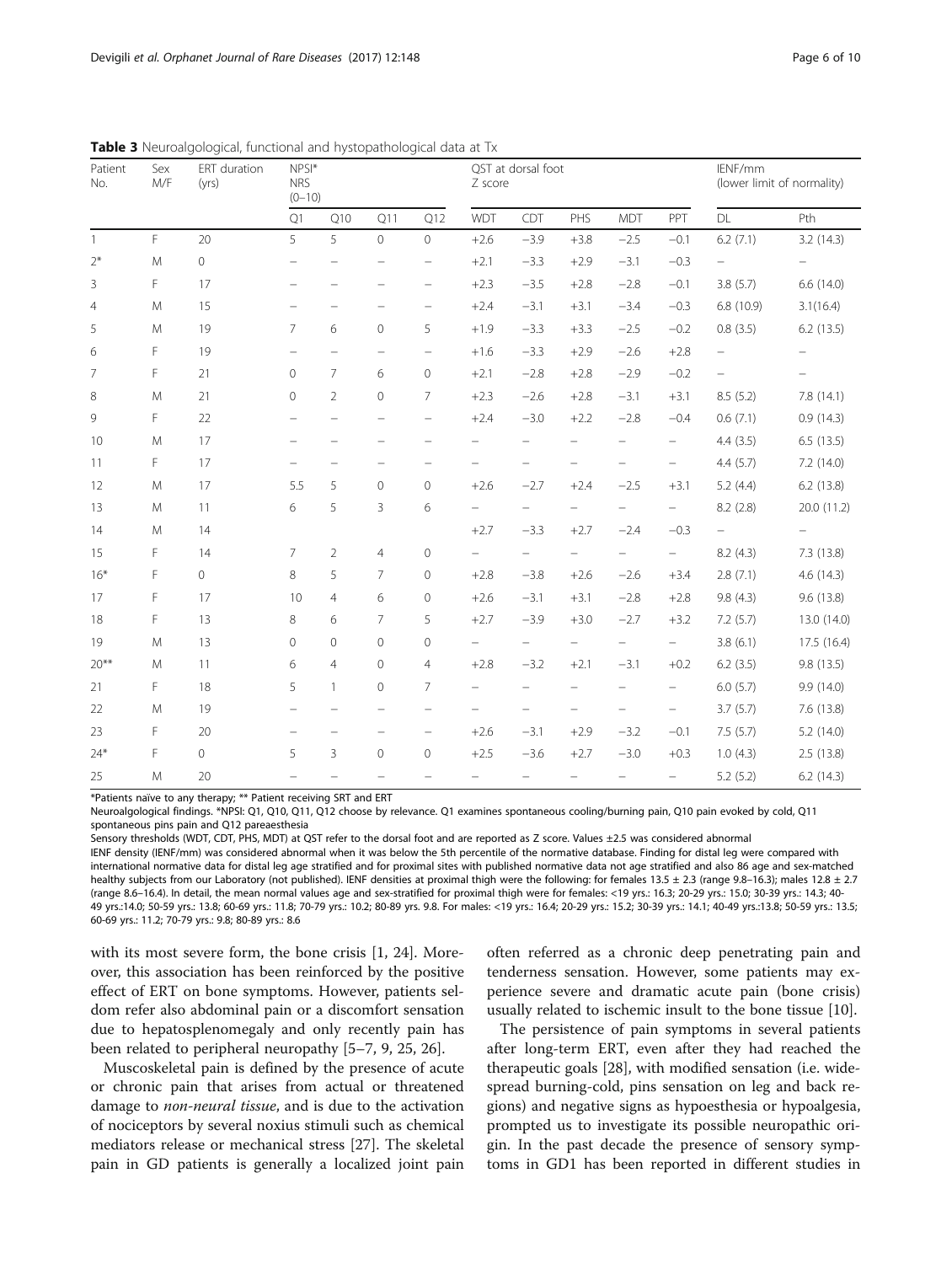<span id="page-6-0"></span>

almost 30% of patients: cold sensation (13%–28.4%), pins and needle (15%–25%) and on-going burning sensation (11%–33%) [[6](#page-8-0), [7](#page-8-0), [9, 29, 30\]](#page-8-0). However, a systematic evaluation of small sensory nerves has not been performed. Only one previous study analyzed small nerve function using an obsolete and not adequate system: the Current Perception Threshold test [[5\]](#page-8-0). This study for the first time provides a comprehensive analysis of the pain symptomatology in a cohort of 25 GD1 patients.

In our cohort ERT showed to be effective in controlling bone involvement and bone pain in nine out of the 13 who presented bone pain at T0. Only a group of four patients showed a persistence of attenuated joint pain during treatment (patients: 7, 8, 13, 22). However, an evolution of painful symptoms was observed after long-

time ERT, with the presence of pain features suggestive of neuropathic origin with a quite stereotypical pattern of sensory profile in 13 patients. Four of them belonged to the group in which bone pain was resolved in course of ERT (patients: 5, 15, 17. 20,), 3 were patients with persisting bone symptoms (patients: 7, 8, 13), 4 were previously asymptomatic (patients: 1, 12, 18, 21) and 2 were new diagnosed (patients: 16 and 24). The pattern mostly showed thermal-hypoesthesia affecting lower limbs with prevalent involvement of cold than warm perception, similar to pain features observed in Fabry patients [\[31](#page-8-0), [32](#page-8-0)].

These functional data were confirmed by histopathology, showing the presence of IENF denervation in 19/ 21 patients, both symptomatic and asymptomatic ones. Interestingly a denervation pattern was observed also in the three naïve asymptomatic patients (patients: 2, 16 and 24), excluding a correlation with ERT.

The presence of SFN in asymptomatic patients, strongly suggests a *constitutive* role of peripheral neuropathy in GD. Most interesting, we found a high prevalence of a non-length dependent degeneration of somatic IENF, suggesting the primary involvement of dorsal root ganglion (DRG) neurons.

The presence of a severe SFN is a well-known feature in Fabry disease and has recently been described also in a patient affected by Pompe disease [[33](#page-8-0)–[35](#page-8-0)]. Despite the hystopathological evidences, the molecular mechanisms underlying painful perception in patients affected by these lysosomal diseases are still poorly understood. However, evidences of a direct link between substrate accumulation and pain have been provided. Indeed, the administration of lyso-Gb3 to healthy mice caused mechanical allodynia and evoked an increase in intracellular  $Ca^{2+}$  levels associated with the functional upregulation of voltage-activated  $Ca^{2+}$  channels in DRG neurons [\[36](#page-8-0)] These data suggest that the lipids species that accumulate in Fabry disease may cause pain through a direct action on sensory neurons, being a  $Ca<sup>2</sup>$ + -dependent excitability of nociceptors a possible mechanism. In addition, a direct effect of lipid accumulation on small nerve fibers damage has been hypothesized, since  $Ca^{2+}$  influx promoted by lyso-Gb3 may cause  $Ca^{2}$ + -dependent excitotoxicity [\[37\]](#page-8-0).

Whether a similar mechanism plays a role in painful perception in Gaucher patients needs to be investigated. However, it has been well documented that increased levels of glucosyceramide, the main lipid accumulating in GD, leads to an overactivation of the endoplasmic reticulum (ER) calcium channel, the ryanodine receptor, with the consequent increase of agonist-inducted Ca2+ release from this compartment [[38](#page-8-0), [39](#page-9-0)]. Furthermore, it has been suggested that the  $Ca^{2+}$  release from ryanodinesensitive intracellular stores can induce neuronal cell death [[38](#page-8-0)]. In light of these data it is reasonable to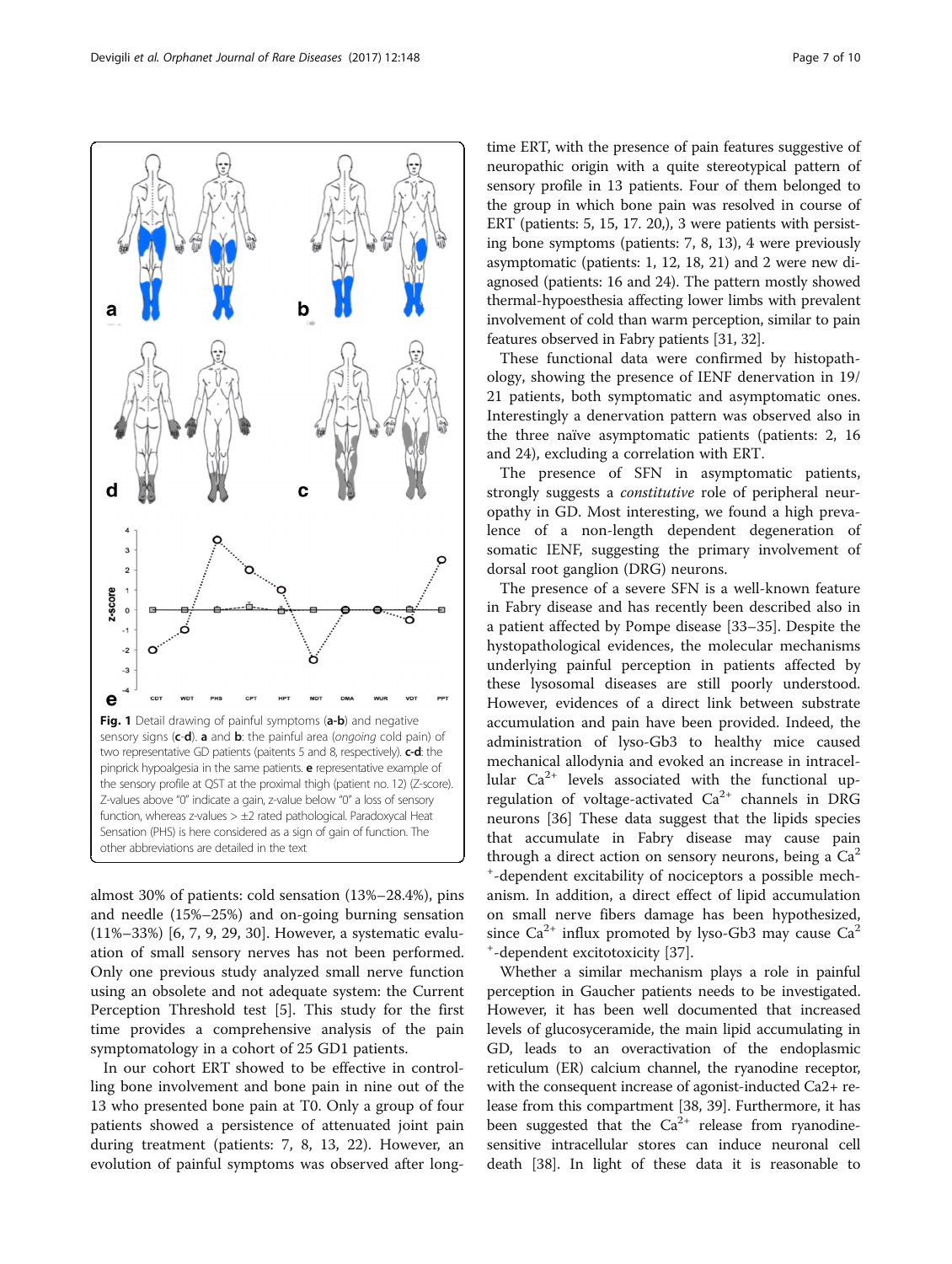<span id="page-7-0"></span>



hypothesize a direct link between lipid storage and pain also in GD. Further experiments are needed to confirm this hypothesis.

#### **Conclusions**

The results of our study suggest that SNF is a constitutive feature of the disease in GD. This result stresses the concept of the existence of a phenotypic continuum already evidenced by previous studies [[3\]](#page-8-0). Therefore, pain might be considered as a "late-onset" complication of the disease that can manifest even after long-term ERT as a consequence of a structural damage of peripheral nervous system. These results suggest the need to differentiate between bone and neurological pain in GD1 in order to provide an appropriate anti-pain therapy and to avoid unnecessary ERT dose escalation with the consequent unjustified increase of health costs. Future follow-up studies might also help to understand the natural progression of SNF in Gaucher disease.

#### Abbreviations

CDT: Cold threshold; CMAP: Compound muscle action potential; CPT: Cold pain threshold; DL: Distal motor latency; DN4: Douleur neuropathique en 4

questionnaire; ERT: Enzyme replacement therapy; GD: Gaucher disease; HPT: Hot pain threshold; IENF: Intra-epidermal nerve fiber; MCV: Motor nerve conduction velocity; MDT: Mechanical detection threshold; NCS: Nerve conduction studies; NPSI: Neuropathic Pain Symptom Inventory; NRS: 11 point numerical rate scale; PHT: Paradoxical heat sensation; QST: Quantitative Sensory Testing; SNCV: Sensory nerve conduction velocity; SNAP: Sensory nerve action potential; SNF: Small nerve fibers; SRT: Substrate reduction therapy; VDT: Vibratory detection threshold; WDT: Warm threshold; Zimran-SSI: Zimran-severity score index

#### Acknowledgements

The authors thank dr. Serena Valent for her valuable contribution in the preparation and correction of the manuscript.

#### Funding

Not applicable.

#### Availability of data and materials

Please contact authors for data requests.

#### Authors' contributions

GD, BB, GC, RE designed the study; GD and BB wrote the manuscript; BB, MDF, GC, MD designed the follow-up protocol, collected clinical and laboratory data; AD performed the molecular studies; GD performed skin biopsies, skin biopsy processing and nerve fiber quantification; GD, CL and SR performed neurophysiological evaluation and sensory profile assessment. GD and AM performed the statistical analysis. All authors read and approved the final Manuscript.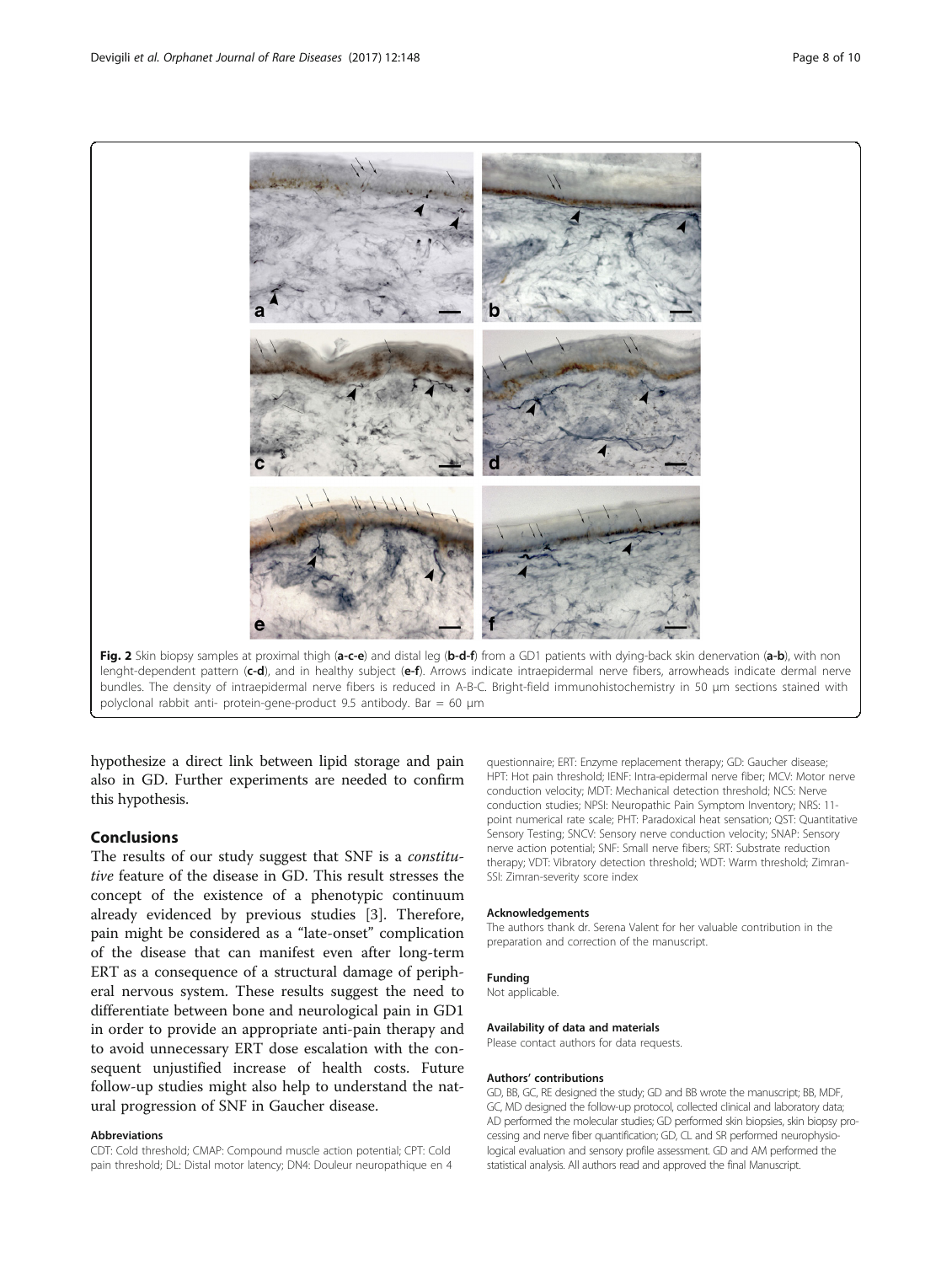#### <span id="page-8-0"></span>Ethics approval and consent to participate

The study was approved by the Regional Ethics Committee of the Regione Friuli Venezia Giulia, Italy. Approval number: 15/2016/Os. All patients signed the informed consensus form to participate to the study.

#### Consent for publication

Not applicable.

#### Competing interests

The authors declare that they have no competing interests.

#### Publisher's Note

Springer Nature remains neutral with regard to jurisdictional claims in published maps and institutional affiliations.

#### Author details

<sup>1</sup>Department of Neurology, AMC Hospital of Udine, Piazzale Santa Maria della Misericordia 15, 33100 Udine, Italy. <sup>2</sup> Regional Coordinator Centre for Rare Diseases, AMC Hospital of Udine, Building 16; Piazzale Santa Maria della Misericordia 15, 33100 Udine, Italy.

#### Received: 8 June 2017 Accepted: 22 August 2017 Published online: 31 August 2017

#### References

- 1. Grabowski GA, Petsko AG, Kolodny EH. Gaucher Disease. In: Scriver CR, Beaudet AL, Sly WS, Valle D, editors. The metabolic and molecular bases of inherited disease 8th ed. New York: McGraw-Hill; 2001. p. 3599–610.
- 2. Zimran A. Gaucher's Disease. Cambridge: Balliere Tindall; 1997.
- 3. Sidransky E. Gaucher disease: complexity in a "simple" disorder. Mol Genet Metab. 2004;83:6–15. doi[:10.1016/j.ymgme.2004.08.015](http://dx.doi.org/10.1016/j.ymgme.2004.08.015).
- 4. Bischoff A, Reutter FW, Wegmann T. Peripheral nervous system diseases in morbus Gaucher. New data based on electron microscopy. Schweiz Med Wochenschr. 1967;97:1139–46.
- 5. Frankel M, Zimran A, Elstein D. Current perception treshold testing for peripheral neuropathy in type 1 Gaucher disease. Haematologica. 2006;9:  $764 - 9$
- 6. Halperin A, Elstein D, Zimran A. Are symptoms of peripheral neuropathy more prevalent in patients with Gaucher disease? Acta Neurol Scand. 2007; 115:275–8. doi:[10.1111/j.1600-0404.2006.00774.x](http://dx.doi.org/10.1111/j.1600-0404.2006.00774.x).
- 7. Biegstraaten M, van Schaik IN, Aerts JM, Hollak CE. 'non-neuronopathic' Gaucher disease reconsidered. Prevalence of neurological manifestations in a Dutch cohort of type I Gaucher disease patients and a systematic review of the literature. J Inherit Metab Dis. 2008;31:337–49. doi:[10.1007/s10545-](http://dx.doi.org/10.1007/s10545-008-0832-y) [008-0832-y.](http://dx.doi.org/10.1007/s10545-008-0832-y)
- 8. Chérin P, Rose C, de Roux-Serratrice C, et al. The neurological manifestations of Gaucher disease type 1: the French Observatoire on Gaucher disease (FROG). J Inherit Metab Dis. 2010;33:331–8. doi:[10.1007/s10545-010-9095-5.](http://dx.doi.org/10.1007/s10545-010-9095-5)
- Biegstraaten M, Mengel E, Maródi L, et al. Peripheral neuropathy in adult type 1 Gaucher disease: a 2-year prospective observational study. Brain. 2010;133:2909–19. doi:[10.1093/brain/awq198.](http://dx.doi.org/10.1093/brain/awq198)
- 10. Mikosch P. Miscellaneous non-inflammatory musculoskeletal conditions. Gaucher disease and bone. Best Pract Res Clin Rheumatol. 2011;25:665–81. doi[:10.1016/j.berh.2011.10.015](http://dx.doi.org/10.1016/j.berh.2011.10.015).
- 11. Maas M, et al. Recommendations for the assessment and monitoring of skeletal manifestations in children with Gaucher disease. Skelet Radiol. 2008 Mar;37(3):185–8. doi:[10.1007/s00256-007-0425-0.](http://dx.doi.org/10.1007/s00256-007-0425-0)
- 12. Pastores GM, Elstein D, Hrebícek M, Zimran A. Effect of miglustat on bone disease in adults with type 1 Gaucher disease: a pooled analysis of three multinational, open-label studies. Clin Ther. 2007;29(8):1645–54. doi[:10.1016/](http://dx.doi.org/10.1016/j.clinthera.2007.08.006) [j.clinthera.2007.08.006](http://dx.doi.org/10.1016/j.clinthera.2007.08.006).
- 13. Treede RD, Jensen TS, Campbell JN. Neuropathic pain: redefinition and a grading system for clinical and research purposes. Neurology. 2008;70: 1630–5. doi:[10.1212/01.wnl.0000282763.29778.59.](http://dx.doi.org/10.1212/01.wnl.0000282763.29778.59)
- 14. Jensen TS, Baron R, Haanpää M, et al. A new definition of neuropathic pain. Pain. 2011;152:2204–5. doi:[10.1016/j.pain.2011.06.01.](http://dx.doi.org/10.1016/j.pain.2011.06.01)
- 15. Cruccu G, Sommer C, Anand P, et al. EFNS guidelines on neuropathic pain assessment: revised 2009. Eur J Neurol. 2010;17:1010–8. doi:[10.](http://dx.doi.org/10.1111/j.1468-1331.2010.02969.x) [1111/j.1468-1331.2010.02969.x.](http://dx.doi.org/10.1111/j.1468-1331.2010.02969.x)
- 16. Haanpaa M, Attal N, Backonja M, Baron R, et al. NeuPSIG guidelines on neuropathic pain assessment. Pain. 2011;152:14–27. doi:[10.1016/j.pain.2010.](http://dx.doi.org/10.1016/j.pain.2010.07.031) [07.031.](http://dx.doi.org/10.1016/j.pain.2010.07.031)
- 17. Bouhassira D, Attal N, Fermanian J, et al. Development and validation of the neuropathic pain symptom inventory. Pain. 2004;108:248–57. doi:[10.1016/j.](http://dx.doi.org/10.1016/j.pain.2003.12.024) [pain.2003.12.024](http://dx.doi.org/10.1016/j.pain.2003.12.024).
- 18. Padua L, Briani C, Jann S, et al. Validation of the Italian version of the neuropathic pain symptom inventory in peripheral nervous system diseases. Neurol Sci. 2009;30:99–106. doi[:10.1007/s10072-009-0025-y](http://dx.doi.org/10.1007/s10072-009-0025-y).
- 19. Rolke R, Baron R, Maier C, et al. Quantitative sensory testing in the German research network on neuropathic pain (DFNS): standardized protocol and reference values. Pain. 2006;123:231–43. doi[:10.1016/j.pain.2006.01.041.](http://dx.doi.org/10.1016/j.pain.2006.01.041)
- 20. Devigili G, Eleopra R, Pierro T, et al. Paroxysmal itch caused by gain-offunction Nav1.7 mutation. Pain. 2014;155:1702–7. doi:[10.1016/j.pain.2014.](http://dx.doi.org/10.1016/j.pain.2014.05.006) [05.006.](http://dx.doi.org/10.1016/j.pain.2014.05.006)
- 21. Lauria G, Hsieh ST, Johansson O. European Federation of Neurological Societies/peripheral nerve society guideline on the use of skin biopsy in the diagnosis of small fiber neuropathy. Eur J Neurol. 2010;17:903–12. doi[:10.](http://dx.doi.org/10.1111/j.1468-1331.2010.03023.x) [1111/j.1468-1331.2010.03023.x](http://dx.doi.org/10.1111/j.1468-1331.2010.03023.x).
- 22. Lauria G, Bakkers M, Schmitz C, et al. Intraepidermal nerve fiber density at the distal leg: a worldwide normative reference study. J Peripher Nerv Syst. 2010;15:202–7. doi[:10.1111/j.1529-8027.2010.00271.x.](http://dx.doi.org/10.1111/j.1529-8027.2010.00271.x)
- 23. Devigili G, Tugnoli V, Penza P, et al. The diagnostic criteria for small fibre neuropathy: from symptoms to neuropathology. Brain. 2008;131:1912–25. doi[:10.1093/brain/awn093](http://dx.doi.org/10.1093/brain/awn093).
- 24. Wenstrup RJ, Roca-Espiau M, Weinreb NJ, Bembi B. Skeletal aspects of Gaucher disease: a review. Br J Radiol. 2002;75(suppl 1):A2–A12. doi[:10.1259/](http://dx.doi.org/10.1259/bjr.75.suppl_1.750002) [bjr.75.suppl\\_1.750002](http://dx.doi.org/10.1259/bjr.75.suppl_1.750002).
- 25. Mhanni AA, Kozenko M, Hartley JN, Deneau M, El-Matary W, Rockman-Greenberg C. Successful therapy for protein-losing enteropathy caused by chronic neuronopathic Gaucher disease. Mol Genet Metab Rep. 2015;6:13–5. doi[:10.1016/j.ymgmr.2015.12.001.](http://dx.doi.org/10.1016/j.ymgmr.2015.12.001)
- 26. Gielchinsky Y, Elstein D, Hadas-Halpern I, Lahad A, Abrahamov A, Zimran A. Is there a correlation between degree of splenomegaly, symptoms and hypersplenism? A study of 218 patients with Gaucher disease. Br J Haematol. 1999;106:812–6.
- 27. IASP taxonomy "Part III: Pain Terms, A Current List with Definitions and Notes on Usage" Classification of Chronic Pain, Second Edition, IASP Task Force on Taxonomy, edited by H. Merskey and N. Bogduk, IASP Press, Seattle, 1994, updated 2012.
- 28. Pastores GM, et al. Therapeutic goals in the treatment of Gaucher disease. Semin Hematol. 2004;41:4–14.
- 29. Pastores GM, Barnett NL, Bathan P, Kolodny EH. A neurological symptom survey of patients with type 1 Gaucher disease. J Inherit Metab Dis. 2003;26: 641–5. PMID: [14707512](https://www.ncbi.nlm.nih.gov/pubmed/14707512)
- 30. Capablo JL, Saenz de Cabezón A, et al. Spanish Group on Gaucher Disease. Neurological evaluation of patients with Gaucher disease diagnosed as type 1. J Neurol Neurosurg Psychiatry. 2008; 79: 219–22. doi:[10.1136/jnnp.2006.](http://dx.doi.org/10.1136/jnnp.2006.111518) [111518](http://dx.doi.org/10.1136/jnnp.2006.111518).
- 31. Luciano CA, Russell JW, Banerjee TK, et al. Physiological characterization of neuropathy in Fabry's disease. Muscle Nerve. 2002;26:622–9. doi[:10.1002/](http://dx.doi.org/10.1002/mus.10236) [mus.10236](http://dx.doi.org/10.1002/mus.10236).
- 32. Low M, Nicholls K, Tubridy N, et al. Neurology of Fabry disease. Intern Med J. 2007;37:436–47. doi:[10.1111/j.1445-5994.2007.01366.x](http://dx.doi.org/10.1111/j.1445-5994.2007.01366.x).
- 33. Üçeyler N, He L, Schönfeld D, Kahn AK, et al. Small fibers in Fabry disease: baseline and follow-up data under enzyme replacement therapy. J Peripher Nerv Syst. 2011;16:304–14. doi:[10.1111/j.1529-8027.2011.00365.x](http://dx.doi.org/10.1111/j.1529-8027.2011.00365.x).
- 34. Liguori R, Di Stasi V, Bugiardini E, et al. Small fiber neuropathy in female patients with Fabry disease. Muscle Nerve. 2010;41:409–12. doi:[10.1002/mus.](http://dx.doi.org/10.1002/mus.21606) [21606.](http://dx.doi.org/10.1002/mus.21606)
- 35. Hobson-Webb LD, Austin SL, Jain S, et al. Small-fiber neuropathy in pompe disease: first reported cases and prospective screening of a clinic cohort. Am J Case Rep. 2015;16:196–201. doi[:10.12659/AJCR.893309.](http://dx.doi.org/10.12659/AJCR.893309)
- 36. Choi L, Vernon J, Kopach O, et al. The Fabry disease-associated lipid Lyso-Gb3 enhances voltage-gated calcium currents in sensory neurons and causes pain. Neurosci Lett. 2015;594:163–8. doi[:10.1016/j.neulet.2015.01.084](http://dx.doi.org/10.1016/j.neulet.2015.01.084).
- 37. Arundine M, Tymianski M. Molecular mechanism of calcium dependent neurodegenertion in excitotoxicity. Cell Calcium. 2003;34:325–37. [http://](http://www.sciencedirect.com/science/journal/01434160) [www.sciencedirect.com/science/journal/01434160](http://www.sciencedirect.com/science/journal/01434160)
- 38. Korkotian E, Schwarz A, Pelled D, Schwarzmann G, Segal M, Futerman AH. Elevation of intracellular glucosylceramide levels results in an increase in